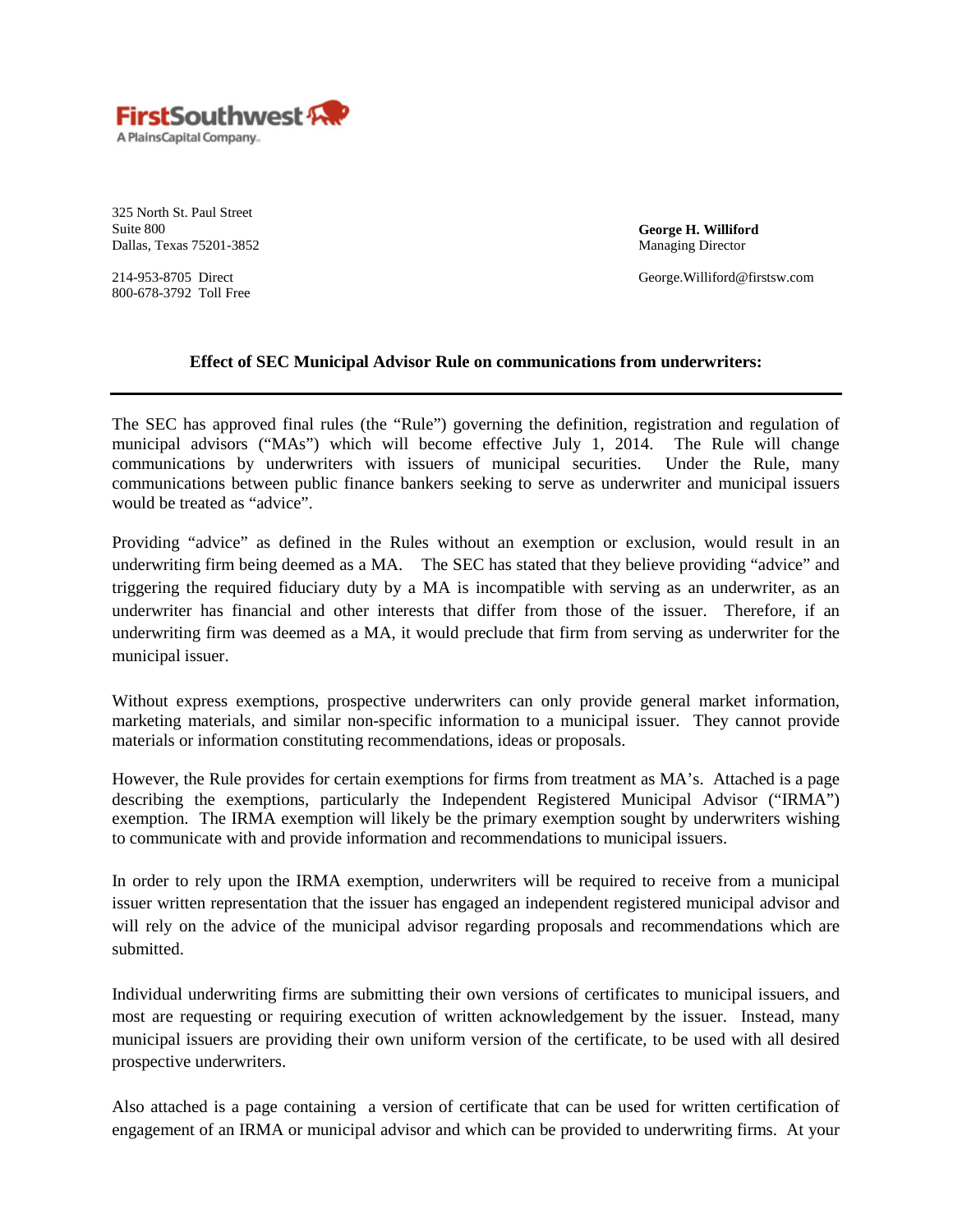choosing, this (or a similar) certificate can either be placed on your website (which would grant the exemption to all underwriting firms) or it can be sent/given to only certain underwriting firms.

Hopefully, this information is helpful in providing explanation of how the Rule affects underwriters in communication and interaction with municipal issuers.

Please call on me with any questions, or for any additional information concerning the Rule regarding requirements on underwriters. As always, we appreciate the opportunity to be of continuing service to you as financial advisor.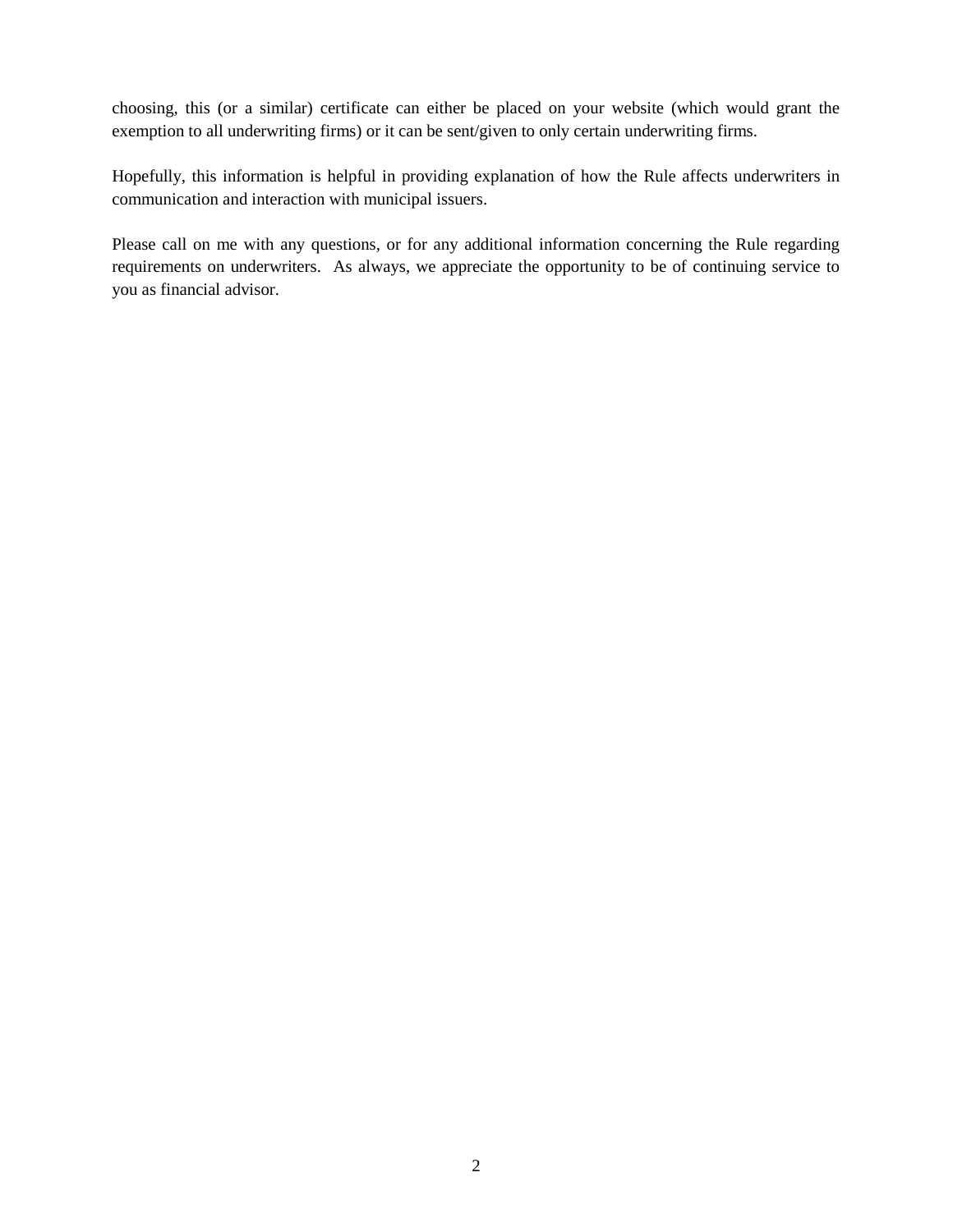

The Municipal Advisor Rule states that when a firm offers what is construed as "advice" (a recommendation related to a transaction) that firm shall be construed as a municipal advisor.

In order to avoid registering with the Securities and Exchange Commission and the Municipal Securities Rulemaking Board, underwriters must either refrain from offering any suggestion that could be construed as advice or obtain one of the exemptions outlined below.

- **RFP Exemption –** the underwriter is responding to a request for proposals.
- **Underwriting Exemption –** the underwriter has been hired on a specific transaction. However, the Underwriting Exemption only applies so long as the recommendations fall within the boundaries of providing advice with respect to the structure, timing, and terms related to the issuance of municipal securities. Simply serving as a member of an underwriter pool does not permit the firm to rely upon the Underwriting Exemption.
- **Independent Registered Municipal Advisor (IRMA) Exemption –** the municipal entity or obligated person has engaged an independent municipal advisor. Satisfying the IRMA Exemption requires that several conditions be met.
	- I. The municipal advisor must be registered and independent, meaning the municipal advisor shall not have anyone working on the financial advisory team for a client who has been associated with the soliciting underwriter in the past two years.
	- II. The municipal entity or obligated person must represent in writing that it is being represented by a municipal advisor, will rely on the advice of that municipal advisor, and must define the scope of advice they are receiving from that municipal advisor. "Rely" means seek and consider advice.
	- III. The underwriter must confirm receipt of the municipal entity or obligated person's representations for the IRMA Exemption and must disclose to the municipal entity or obligated person, with a copy to the IRMA, that the underwriter is not a municipal advisor and does not have a fiduciary duty to the municipal entity or obligated person.

As the IRMA Exemption allows the least amount of restriction to the underwriter in terms of providing advice to the municipal entity or obligated person, it is most likely to be the first exemption sought by the underwriter when seeking to avoid being registered as a municipal advisor.

\_\_\_\_\_\_\_\_\_\_\_\_\_\_\_\_\_\_\_\_\_\_\_\_\_\_\_\_\_\_\_\_\_\_\_\_\_\_\_\_\_\_\_\_\_\_\_\_\_\_\_\_\_\_\_\_\_\_\_\_\_\_ \*This summary of the Municipal Advisor Rule (the "MA Rule") is provided as an overview for our clients' information and convenience only. It is not intended to be a comprehensive analysis of the MA Rule, nor is anything contained herein to be construed as financial or legal advice. The information has been prepared based on the regulatory guidance available at this time. FirstSouthwest does not undertake to update this information based on future guidance or changes to the MA Rule. ©2014 First Southwest Company. All rights reserved. Member of FINRA/SIPC.